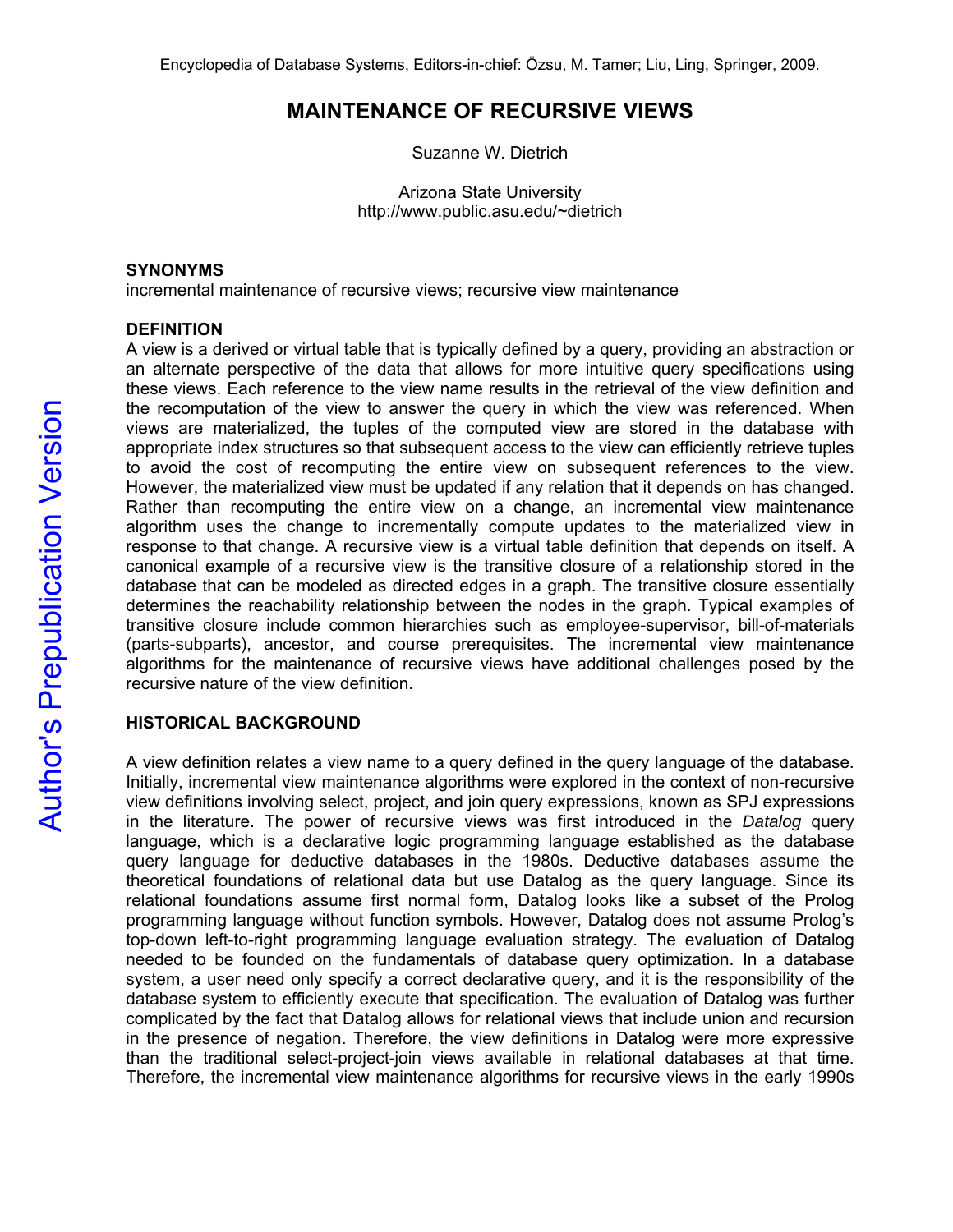are typically formulated in the context of the evaluation of Datalog. The power to define a recursive union in SQL was added in the SQL:1999 standard.

Historically, it is important to note that the incremental maintenance of recursive views is related to the areas of integrity constraint checking and condition monitoring in active databases. These three areas were being explored in the research literature at about the same time. In integrity constraint checking, the database is assumed to be in a consistent state and when a change occurs in the database, it needs to incrementally determine whether the database is still in a consistent state. In active databases, the database is responsible for actively checking whether a condition that it is responsible for monitoring is now satisfied by incrementally evaluating condition specifications affected by changes to the database. Although closely related, there are differences in the underlying assumptions for these problems.

## **FOUNDATIONS**

#### **Recursive View Definition**

A canonical example of a recursive view definition is the reachability of nodes in a directed graph. In Datalog, the reach view consists of two rules. The first non-recursive rule serves as the base or seed case, and indicates that if the stored or base table edge defines a directed edge from the source node to the destination node, then the destination can be reached from the source. The second rule is recursive. If the source node can reach some intermediate node and there is an edge from that intermediate node to a destination node, then the source can reach the destination.

reach(Source, Destination) :- edge(Source, Destination).

reach(Source, Destination) :- reach(Source, Intermediate), edge(Intermediate, Destination). Intuitively, one can think of the recursive rule as an unfolding of the joins required to compute the reachability of paths of length two, then paths of length three, and so on until the data of the underlying graph is exhausted.

In SQL, this recursive view is defined with the following recursive query expression: with recursive reach(source, destination) as

(select E.source, E.destination from edge E) union (select S.source, D.destination from reach S, edge D where S.destination = D.source)

SQL limits recursive queries to linear recursions, which means that there is at most one direct invocation of a recursive item. The specification of the reach view above is an example of a linear recursion. There is another linear recursive specification of reach where the direct recursive call appears on the right side of the join versus the left side of the join:

reach(Source, Destination) :- edge(Source, Intermediate), reach(Intermediate, Destination). However, there is a logically equivalent specification of reach that is non-linear:

reach(Source, Destination) :- reach(Source, Intermediate), reach(Intermediate, Destination). The goal of Datalog evaluation is to allow the user to specify the recursive view declaratively in a logically correct way, and it is the system's responsibility to optimize the evaluation of the query.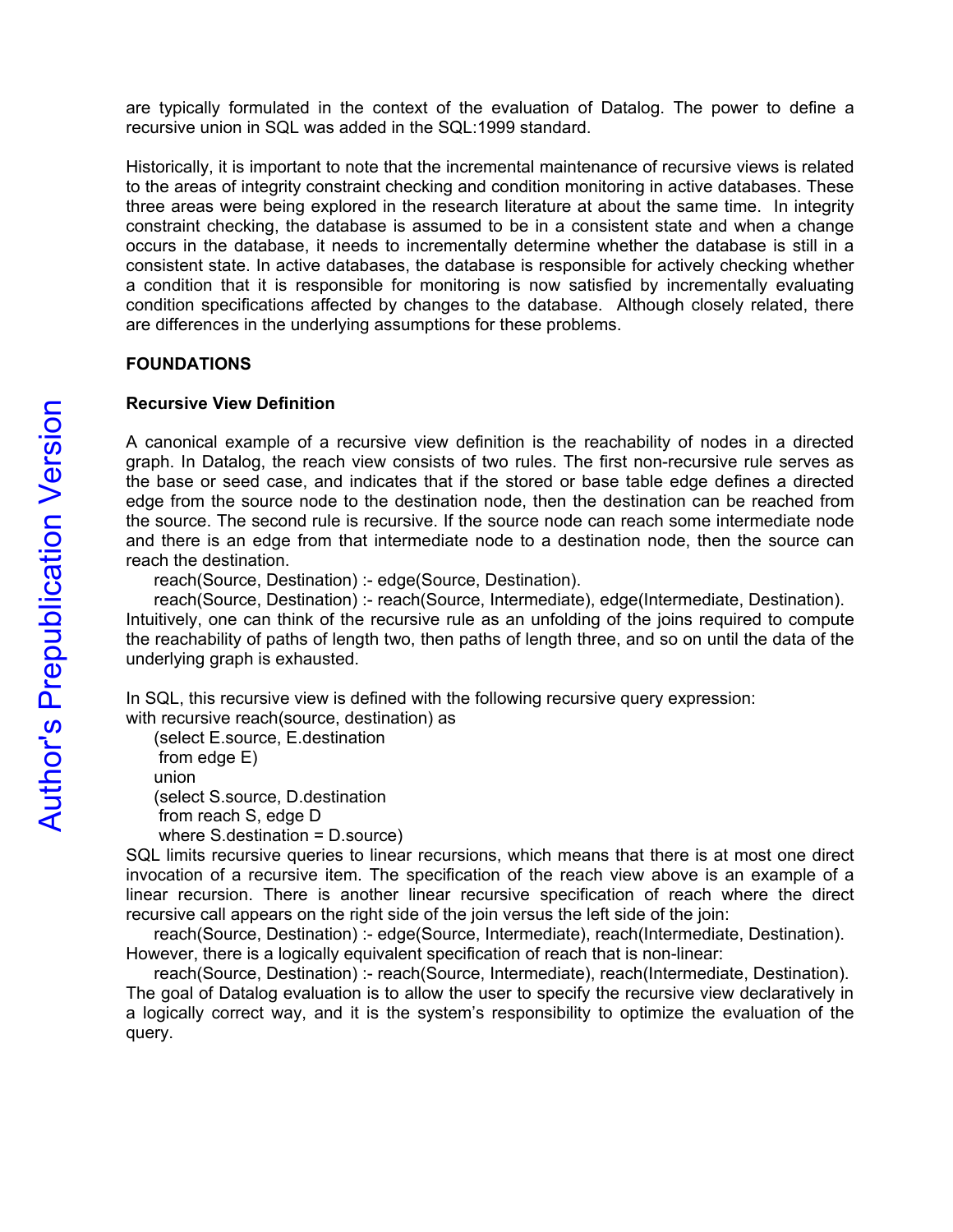SQL also restricts recursions to those defined in deductive databases as stratified *Datalog with negation*. Without negation, a recursive Datalog program has a unique solution that corresponds to the theoretical fixpoint semantics or meaning of the logical specification. In the computation of the reach view, each unfolding of the recursion joins the current instance of the recursive view with the edge relation until no new tuples can be added. The view instance has reached a fixed point and will not change. When negation is introduced, the interaction of recursion and negation must be considered. The concept of stratified negation means that there can be no negation through a recursive computation, i.e., a view cannot be defined in terms of its own negation. Recursive views can contain negation but the negation must be in the context of relations that are either stored or completely computed before the application of the negation. This imposed level of evaluation with respect to negation and recursion are called strata. For stratified Datalog with negation, there also exists a theoretical fixpoint that represents the intuitive meaning of the program.

Consider an example of a view defining a peer as two employees that are not related in the employee-supervisor hierarchy:

peer(A, B) :- employee(A, … ), employee(B, …), not (supervisor(A,B)), not(supervisor(B,A)). supervisor(Emp, Sup) :- immediateSupervisor(Emp, Sup).

supervisor(Emp, Sup) :- supervisor(Emp, S), immediateSupervisor(S, Sup).

Since peer depends on having supervisor materialized for the negation, peer is in a higher stratum than supervisor. Therefore, the strata provide the levels in which the database system needs to compute views to answer a query.

#### **Evaluation of Recursive Queries**

Initial research in the area emphasized the efficient and complete evaluation of recursive queries. The intuitive evaluation of the recursive view that unions the join of the current view instance with the base data at each unfolding is known as a naïve bottom-up algorithm. In a bottom-up approach to evaluating a rule, the known collection of facts is used to satisfy the subgoals on the right-hand side of the rule, generating new facts for the relation on the left-hand side of the rule. To improve the efficiency of the naïve algorithm, a semi-naïve approach can be taken that only uses the new tuples for the recursive view from the last join to use in the join at the next iteration. A disadvantage of this bottom-up approach for evaluating a query is that the entire view is computed even when a query may be asking for a small subset of the data. This eager approach is not an issue in the context of materializing an entire view.

Another recursive query evaluation approach considered a top-down strategy as in Prolog's evaluation. In a top-down approach to evaluation, the evaluation starts with the query and works toward the collection of facts in the database. In the context of the reach recursive view, the reach query is unified with the left-hand side of the non-recursive rule and rewritten as a query involving edge. The edge facts are then matched to provide answers. The second recursive rule is then used to rewrite the reach query with the query consisting of the goals on the right-hand side of the rule. This evaluation process continues, satisfying the goals with facts or rewriting the goals using the rules. The unification of a goal with the left-hand side of a rule naturally filters the evaluation by binding variables in the rule to constants that appear in the query. However, the evaluation of a left-recursive query using Prolog's evaluation strategy enters an infinite loop on cyclic data by attempting to prove the same query over and over again. A logic programmer would not write a logic program that enters an infinite loop but the deductive database community was interested in the evaluation of truly declarative query specifications.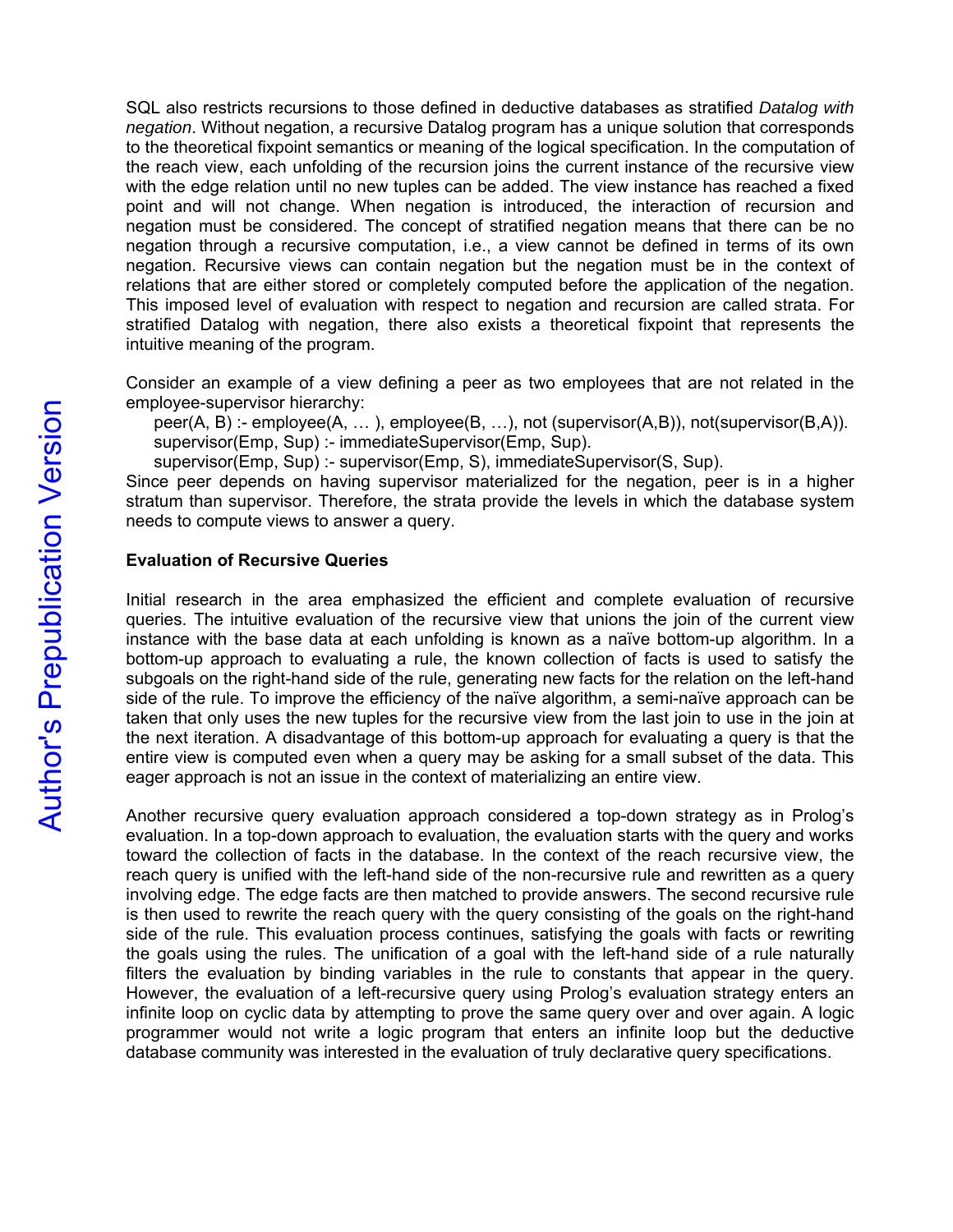The resulting evaluation approaches combine the best of top-down filtering with bottom-up materialization. The magic sets technique added top-down filtering by cleverly rewriting the original rules so that a bottom-up evaluation would take advantage of constants appearing in the query [1]. Memoing was added to a top-down evaluation strategy to achieve the duplicate elimination feature that is inherent in a bottom-up evaluation of sets of tuples [3]. This duplicate elimination feature avoids the infinite loops on cyclic data. Top-down memoing is complete for subsets of Datalog on certain types of queries [4]. For stratified Datalog with negation, top-down memoing still requires iteration to guarantee complete evaluation. Further research explored additional optimizations as well as implementations of deductive database systems [12] and led to research in active databases and materialized view maintenance.

## **Incremental Evaluation of Recursive Views**

A view maintenance algorithm uses the change to incrementally determine updates to the view. Consider a change in the underlying graph for the transitive closure example. If a new edge is inserted, this edge may result in a change to the materialized reach view by adding a connection between two nodes that did not exist before. However, another possibility is that the new edge added another path between two nodes that were already in the materialized view. A similar situation applies on the removal of an edge. The deletion could result in a change in the reachability between nodes or it could result in the removal of a path but the nodes are still connected via another route. In addition, in the general case, a view may depend on many relations including other (recursive) views in the presence of negation. Therefore, the approaches for the incremental maintenance of recursive views typically involve a propagation or derivation phase that determines an approximation or overestimate of the changes, and a filtering or rederivation phase that checks whether the potential change represents a change to the view. There are differences in the underlying details of how these phases are performed.

The two incremental view maintenance algorithms that will be presented by example are the DRed algorithm [6] and the PF Algorithm [8]. Both the DRed and PF algorithms handle recursive stratified Datalog programs with negation. There are other algorithms developed for special cases of Datalog programs and queries, such as the counting technique for nonrecursive programs, but this exposition will explore these more general approaches for incremental view maintenance. Historically, the PF algorithm was developed in the context of top-down memoing whereas DRed assumes a bottom-up semi-naïve evaluation. To assist with the comparison of the approaches, the notation introduced for the DRed algorithm [6] will be used to present both algorithms in the context of the transitive closure motivational example.



Figure 1. Sample Graph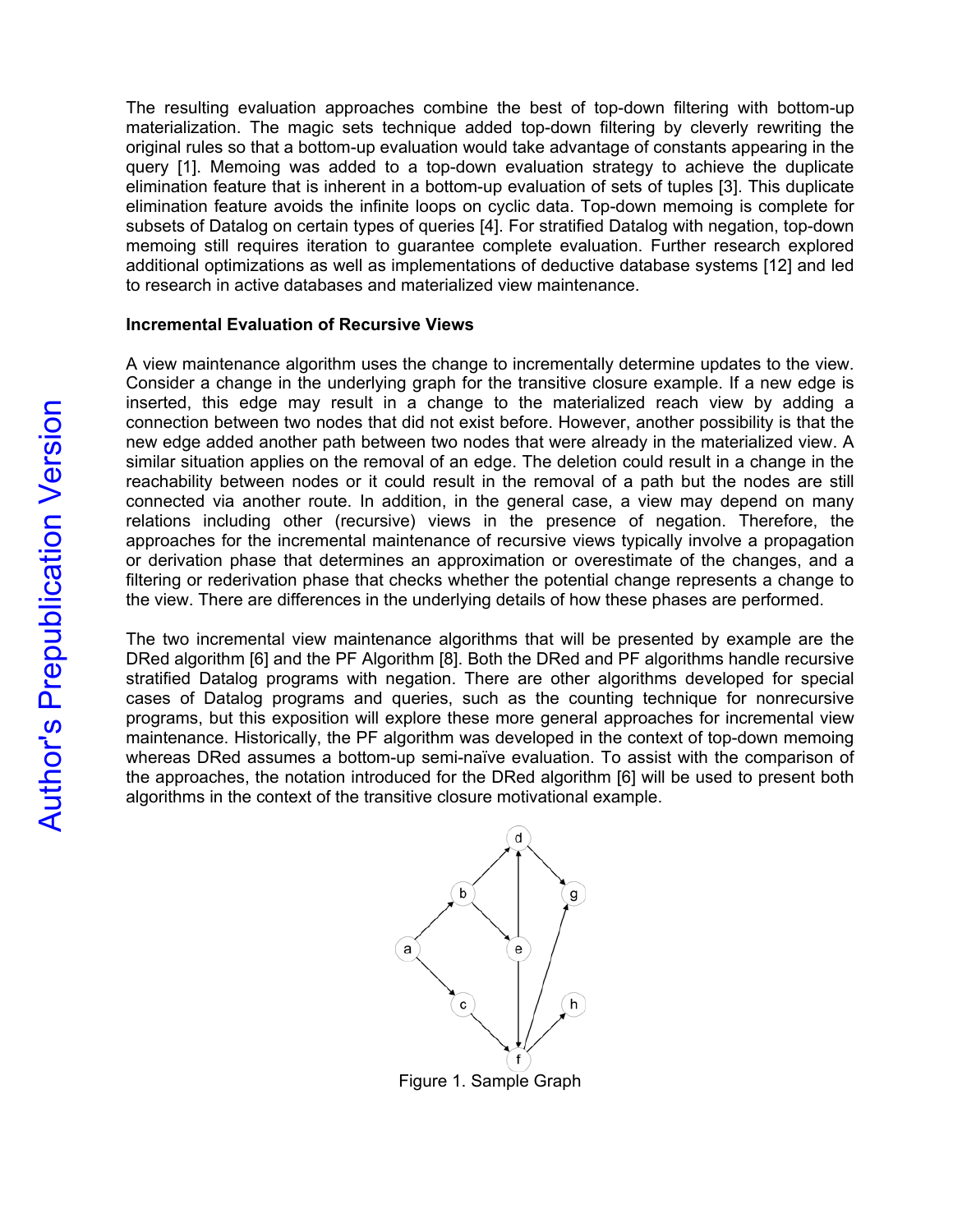Figure 1 provides a graphical representation of an edge relation. Assume that the view for reach is materialized, and the edge (e,f) is deleted from the graph. The potential deletions or overestimates for reach, denoted by δ**-** (reach), are computed by creating Δ**-** rules for each rule computing reach. Each reach rule has k Δ**-** rules where k corresponds to the number of subgoals in the body of the rule. The i<sup>th</sup> Δ<sup>-</sup> rule uses the current estimate of deleted tuples (δ<sup>-</sup>) for the i<sup>th</sup> subgoal. For the nonrecursive rule, there is only one subgoal. Therefore, there is only one Δ**-** rule indicating that potential edge deletions generate potential deletions to the reach view.

Δ**-** (r1): δ**-** (reach(S, D)) :- δ**-** (edge(S, D)).

Since the recursive rule has two subgoals, there are two Δ**-** rules:

Δ**-** (r21): δ**-** (reach(S, D)) :- δ**-** (reach(S, I)), edge(I, D).

Δ**-** (r22): δ**-** (reach(S, D)) :- reach(S, I), δ**-** (edge(I, D)).

Potential deletions to the reach view as well as the edge relation can generate potential deletions to the view.

These potential deletions need to be filtered by determining whether there exist alternative derivations or paths between the nodes computed in the potential deletion. There is a Δ**<sup>r</sup>** rule defined for each reach rule that determines the rederivation of the potential deletions, which is denoted by δ<sup>+</sup>(reach):

Δ**r** (r1): δ**<sup>+</sup>** (reach(S, D)) :- δ**-** (reach(S, D)), edge**<sup>v</sup>** (S, D).

Δ**r** (r2): δ**<sup>+</sup>** (reach(S, D)) :- δ**-** (reach(S, D)), reach**<sup>v</sup>** (S, I), edge**<sup>v</sup>** (I, D).

The superscript v on the subgoals in the rule indicates the use of the current instance of the relation corresponding to the subgoal. If the potential deletion is still reachable in the new database instance, then there exists another route between the source and destination, and it should not be removed from the materialized view. The actual removals to reach, indicated by Δ**-** (reach), is the set of potential deletions minus the set of alternative derivations:

Δ**-** (reach) = δ**-** (reach) - δ**<sup>+</sup>** (reach)

Table 1 illustrates the evaluation of the DRed algorithm for incrementally maintaining the reach view on the deletion of edge(e,f) from Figure 1. The DRed algorithm uses a bottom-up evaluation of the given rules, starting with the deletion δ**-** (edge(e, f)). In the first step, the Δ**-** rules compute the overestimate of the deletions to reach. The result of the Δ**-** rules are shown in the right column, which indicates the potential deletions to reach as δ<sup>-</sup>(reach). The second step uses the Δ<sup>r</sup> rules to filter the potential deletions. The right column illustrates the source destination pairs that are still reachable after the deletion of edge(e,f) as δ<sup>+</sup>(reach). The tuples that must be removed from the materialized view are indicated by  $\Delta$  (reach): {(e, f) (e,h) (b,f)  $(b,h)$ .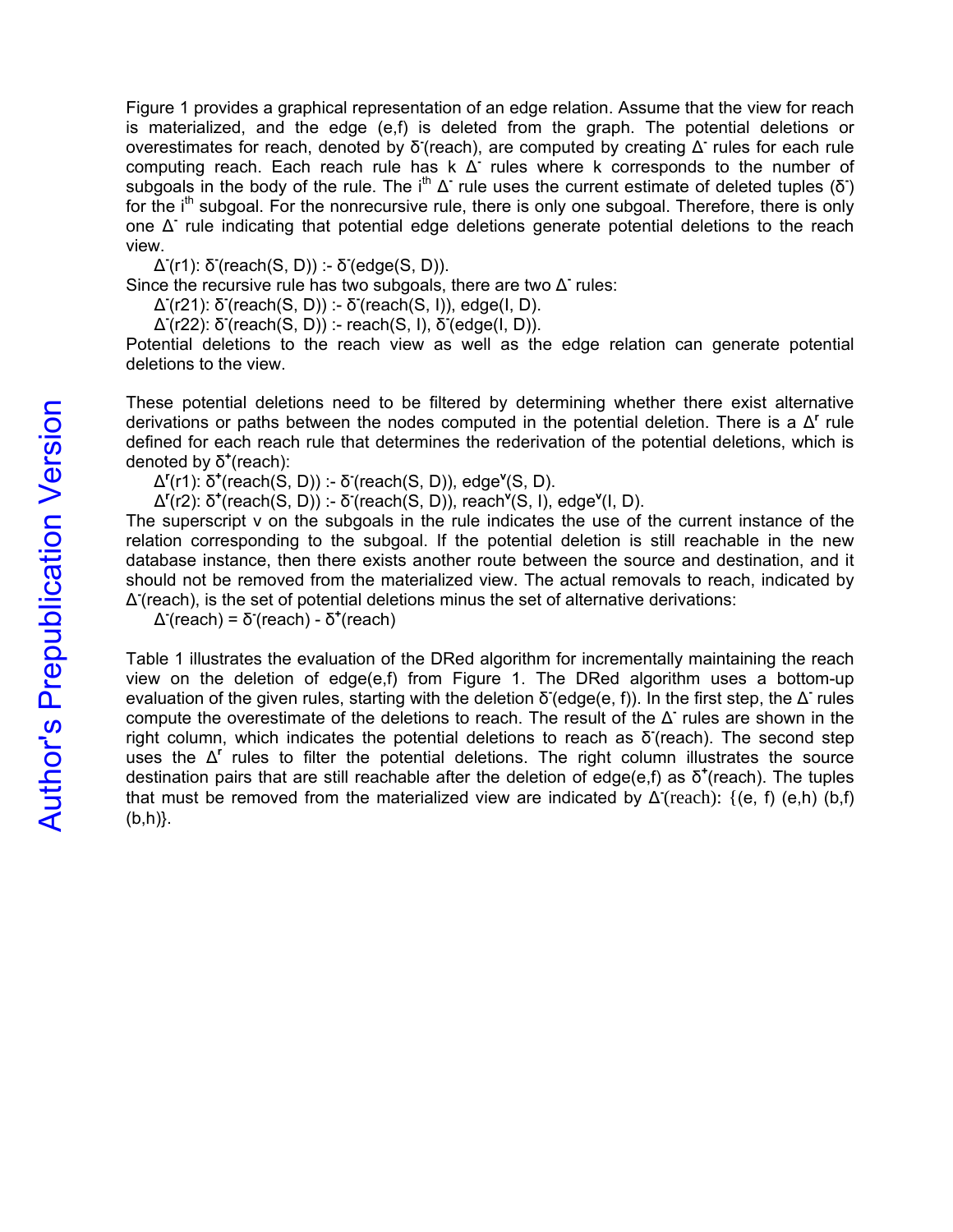| <b>DRed Algorithm</b> |                                                                                                                                     |                                       |  |  |  |
|-----------------------|-------------------------------------------------------------------------------------------------------------------------------------|---------------------------------------|--|--|--|
| Step 1                | <b>Compute Overestimate of Potential Deletions</b>                                                                                  | $\delta$ (reach)                      |  |  |  |
|                       | $\Delta$ <sup><math>\cdot</math></sup> (r1): $\delta$ <sup><math>\cdot</math></sup> (reach(S, D)) :- $\delta$ $\cdot$ (edge(S, D)). | (e,f)                                 |  |  |  |
|                       | $\Delta$ (r21): $\delta$ (reach(S, D)) :- $\delta$ (reach(S, I)), edge(I, D).                                                       | (e,g) (e,h)                           |  |  |  |
|                       | $\Delta$ (r22): $\delta$ (reach(S, D)) :- reach(S, I), $\delta$ (edge(I, D)).                                                       | (a,f) (b,f)                           |  |  |  |
|                       | Repeat until no change: No new tuples for $\Delta^{r}(r1)$ and $\Delta^{r}(r22)$                                                    |                                       |  |  |  |
|                       | $\Delta$ (r21): $\delta$ (reach(S, D)) :- $\delta$ (reach(S, I)), edge(I, D).                                                       | $(a,g)$ $(a,h)$ $(b,g)$<br>(b,h)      |  |  |  |
|                       | Last iteration does not generate any new tuples                                                                                     |                                       |  |  |  |
| Step 2                | Find alternative derivations to remove potential deletions                                                                          | $\delta^{\dagger}$ (reach)            |  |  |  |
|                       | $\Delta^{r}(r1)$ : $\delta^{+}(reach(S, D))$ :- $\delta^{-(reach(S, D))}$ , edge(S, D).                                             |                                       |  |  |  |
|                       | $\Delta^{r}(r2)$ : $\delta^{+}(reach(S, D))$ : $-\delta^{-(reach(S, D))}$ , reach <sup>v</sup> (S, I), edge <sup>v</sup> (I, D).    | $(e,g)$ $(a,f)$ $(a,g)$<br>(a,h)(b,g) |  |  |  |
| Step 3                | Compute actual changes to reach                                                                                                     | $\Delta$ (reach)                      |  |  |  |
|                       | $\Delta$ (reach) = $\delta$ (reach) - $\delta^+$ (reach)                                                                            | $(e, f)$ $(e, h)$ $(b, f)$<br>(b,h)   |  |  |  |

Table 1. DRed Algorithm on deletion of edge(e,f) on materialized reach view

The PF (Propagate Filter) algorithm on the same example is shown in Table 2. PF starts by propagating the edge deletion using the nonrecursive rule, which generates a potential deletion of reach(e,f). This approximation is immediately filtered to determine whether there exists another path between e and f. Since there is no alternate route, the tuple (e,f) is identified as an actual change, and is then propagated. The propagation of  $\Delta$  (reach): {(e,f)} identifies (e,g) and (e,h) as potential deletions. However, the filtering phase identifies that there is still a path from e to g, so (e, h) is identified as a removal to reach. The propagation of (e,h) does not identify any potential deletions. The propagation of the initial edge deletion δ<sup>-</sup>(edge):{(e, f)} must be propagated through the recursive rule for reach using Δ**-** (r22). The potential deletions are immediately filtered, and only actual changes are propagated. The PF algorithm also identifies the tuples  $\{(e, f), (e, h), (b, f), (b, h)\}\$  to be removed from the materialized view.

| <b>PF Algorithm</b>            |                             |                  |                            |                  |  |
|--------------------------------|-----------------------------|------------------|----------------------------|------------------|--|
| Propagate                      |                             |                  | Filter                     |                  |  |
|                                | <b>Rule</b>                 | $\delta$ (reach) | $\delta^{\dagger}$ (reach) | $\Delta$ (reach) |  |
| $\delta$ (edge): {(e, f)}      | $\Delta$ (r1)               | (e,f)            |                            | (e,f)            |  |
| $\Delta$ (reach): $\{(e,f)\}\$ | $\Delta$ <sup>(r21)</sup>   | (e,g)(e,h)       | (e,g)                      | (e,h)            |  |
| $\Delta$ (reach): $\{(e,h)\}$  | $\Delta$ <sup>(r21)</sup>   |                  |                            |                  |  |
| $\delta$ (edge): $\{(e, f)\}\$ | $\Delta$ <sup>-</sup> (r22) | (a,f)(b,f)       | (a,f)                      | (b,f)            |  |
| $\Delta$ (reach): $\{(b,f)\}$  | $\Delta$ (r21)              | (b,g)(b,h)       | (b,g)                      | (b,h)            |  |
| $\Delta$ (reach): $\{(b,h)\}$  | ∆ <sup>-</sup> (r21)        |                  |                            |                  |  |

Table 2. PF Algorithm on deletion of edge(e,f) on materialized reach view

As shown on the above deletion example, the DRed and PF algorithms both compute overestimates or approximations of tuples to be deleted from the recursive materialized view. The PF algorithm eagerly filters the potential deletions before propagating them. The DRed algorithm propagates the potential deletions within a stratum but filters the overestimates before propagating them to the next stratum. There are scenarios in which the DRed algorithm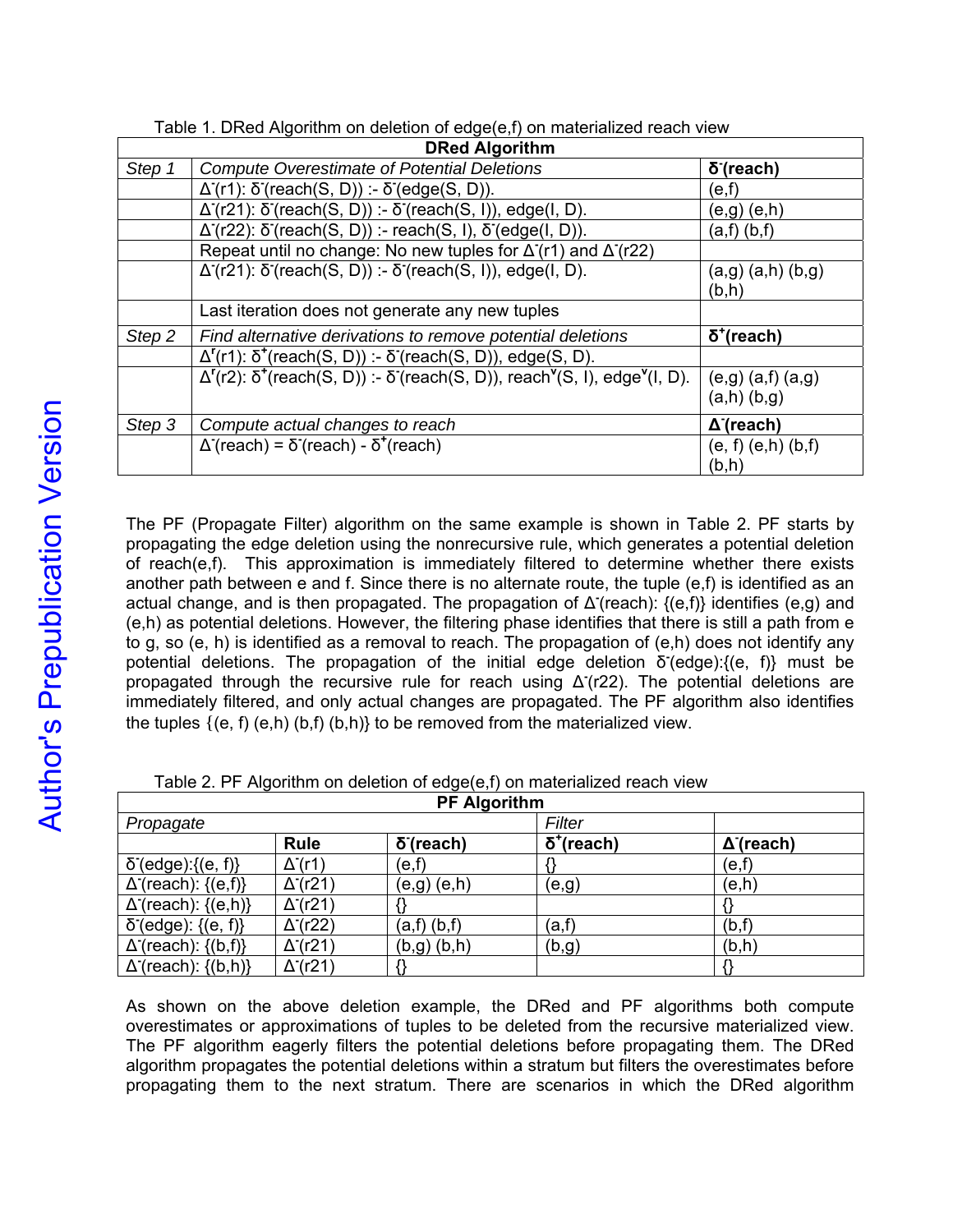outperforms the PF algorithm and others in which the PF algorithm outperforms the DRed algorithm.

For the case of insertions, the PF algorithm operates in a manner similar to deletions, by approximating the tuples to be added and filtering the potential additions by determining whether the tuple was provable in the old database state. However, the DRed algorithm uses the bottom-up semi-naïve algorithm for Datalog evaluation to provide an inherent mechanism for determining insertions to the materialized view. In semi-naïve evaluation, the original rules are executed once to provide the seed or base answers. Then incremental versions of the rules are executed until a fixpoint is reached. The incremental rules are formed by creating k rules associated with a rule where k corresponds to the number of subgoals in the right-hand side of the rule. The i<sup>th</sup> incremental rule uses only the new tuples from the last iteration for the i<sup>th</sup> subgoal. However, when the  $i<sup>th</sup>$  subgoal is a stored relation, then the corresponding incremental rules are removed since they won't contribute to the incremental evaluation. For the motivational example, the incremental rule for reach is

Δreach(S,I), edge(I, D)

where Δreach represents the new reach tuples computed on the previous iteration. Since a set of tuples is being computed, duplicate proofs are automatically filtered and are not considered new tuples. This is the inherent memoing in bottom-up evaluation that handles cycles in the underlying data.

# **KEY APPLICATIONS**

Query Optimization; Condition Monitoring; Integrity Constraint Checking; Data Warehousing; Data Mining; Network Management; Mobile Systems

# **CROSS REFERENCES**

Materialized Views, Incremental View Maintenance, Datalog, Datalog with negation

# **RECOMMENDED READING**

- 1. Bancilhon F., Maier D., Sagiv Y. and Ullman J. (1986): Magic Sets and Other Strange Ways to Implement Logic Programs. Proceedings of the Symposium on Principles of Database Systems, 1986: 1-15.
- 2. Ceri S. and Widom J. (1991): Deriving Production Rules for Incremental View Maintenance. Proceedings of the International Conference of Very Large Database Bases. Morgan Kaufmann 1991: 577-589.
- 3. Dietrich S. W. (1987): Extension Tables: Memo Relations in Logic Programming. Proceedings of the Fourth Symposium on Logic Programming, 1987: 264-272.
- 4. Dietrich S. W. and Fan C. (1997): On the Completeness of Naive Memoing in Prolog. New Generation Computing, Volume 15. 1997: 141-162.
- 5. Dong G. and Su J. (2000): Incremental Maintenance of Recursive Views Using Relational Calculus/SQL. SIGMOD Record, Vol. 29, No. 1, 2000: 44-51.
- 6. Gupta A., Mumick I.S., and Subrahmanian V. S. (1993): Maintaining Views Incrementally. Proceedings of the ACM SIGMOD International Conference on Management of Data. ACM Press 1993: 157-166.
- 7. Gupta A. and Mumick I. S., editors. (1999): Materialized Views: Techniques, Implementations, and Applications. The MIT Press 1999.